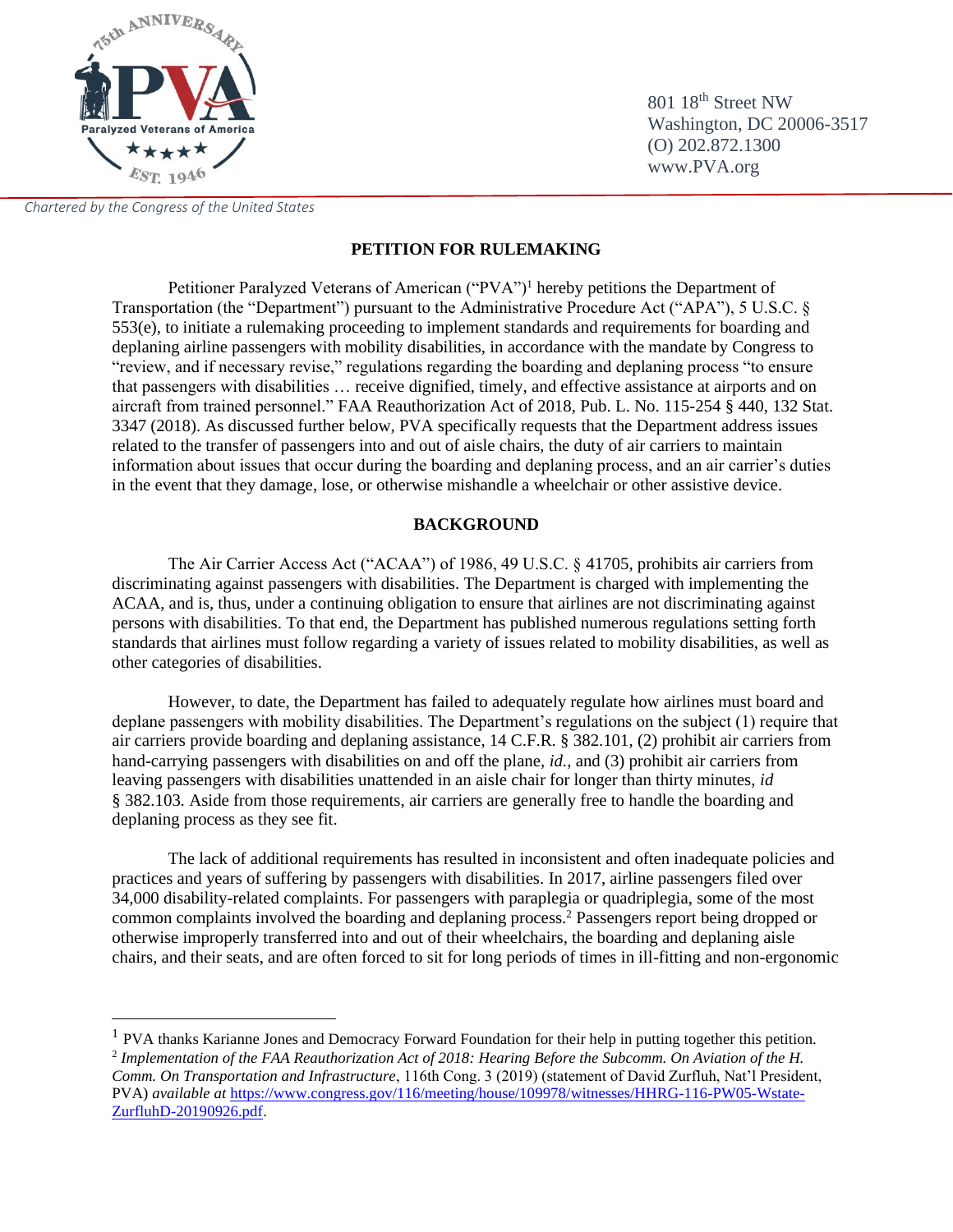<span id="page-1-0"></span>aisle chairs—all of which can cause serious and sometimes fatal injury.<sup>3</sup> Moreover, airlines often return passengers' wheelchairs in damaged condition.<sup>4</sup> That, in turn, forces passengers to wait for lengthy periods of time in the ill-fitting aisle chairs or standard airport wheelchairs while a temporary, and often similarly ill-fitting, replacement chair is found—again subjecting passengers to the risk of serious injury. Indeed, just recently, a disability rights activist, Engracia Figueroa, died as the result of injuries she incurred when she was forced to sit in an airport chair, similar to an aisle chair, for five hours and then use a temporary chair for months—all because an airline had damaged her wheelchair during travel.<sup>5</sup>

Recognizing the continued severity of the problem, Congress specifically directed the Department to "review and, if necessary, revise" its regulations "to ensure that passengers with disabilities who request assistance while traveling in air transportation," including "requests for assistance in boarding or deplaning an aircraft," "receive dignified, timely, and effective assistance at airports and on aircraft from trained personnel," FAA Reauthorization Act of 2018, § 440, 132 Stat. at 3347.

PVA acknowledges that the Department established an advisory committee that examined and made recommendations regarding Section 440 of the FAA Reauthorization Act,<sup>6</sup> and invited PVA to sit as a member on that Committee, as well as on a subcommittee related to the training of air carrier personnel. The Committee, however, did not address all the issues related to boarding and deplaning that can affect the health, safety, and dignity of passengers with mobility disabilities during air travel. Accordingly, PVA asks the Department, as part of its ongoing effort to comply with Section 440 of the FAA Reauthorization Act, to implement the following:

- (1) Mandate that carriers assign specific airline personnel who are highly trained in how to board and deplane passengers with significant mobility disabilities and provide them with properly maintained equipment to assist in the boarding and deplaning process;
- (2) Mandate that carriers not transfer passengers to aisle chairs until they are ready to board, or, upon arrival, until the carrier is ready to immediately transfer the passenger from the aisle chair to the passenger's wheelchair;
- (3) Establish a standardized reporting process for air carriers to follow when an issue occurs in the boarding and deplaning process—regardless of whether a customer makes a complaint to the airline—including by specifying what information the airline must report or track and requiring the air carrier to make the reports publicly available;

4 In 2019, air carriers reported mishandling or damaging 10,548 wheelchairs and scooters. *The Airline Passenger Experience: What It Is and What It Can Be: Hearing Before the Subcomm. On Aviation of the H. Comm. On Transportation and Infrastructure*, 116th Cong. 3 (2020) (statement of Lee Page, Senior Assoc. Advoc. Director, PVA), *available at* [https://transportation.house.gov/imo/media/doc/Testimony%20-%20Page.pdf.](https://transportation.house.gov/imo/media/doc/Testimony%20-%20Page.pdf)

<sup>6</sup> Charter of the Air Carrier Access Act Advisory Comm., U.S. Dep't of Transp. (Sept. 28, 2021), *available at* [https://www.transportation.gov/sites/dot.gov/files/2021-](https://www.transportation.gov/sites/dot.gov/files/2021-10/2021%20ACAA%20Advisory%20Committee%20Charter.pdf)

[10/2021%20ACAA%20Advisory%20Committee%20Charter.pdf.](https://www.transportation.gov/sites/dot.gov/files/2021-10/2021%20ACAA%20Advisory%20Committee%20Charter.pdf)

<sup>3</sup> *See* U.S. Access Board, *Guidelines for Aircraft Boarding Chairs*, https://www.accessboard.gov/research/human/guidelines-aircraft/#contents.

<sup>5</sup> Bethany Dawson, *A disability activist died from body sores associated with the loss of her \$30,000 wheelchair that was 'destroyed' during a United Airlines flight, advocacy group claims*, Business Insider (Nov. 6, 2021), [https://www.businessinsider.com/disability-activist-died-after-united-airlines-destroyed-30k-wheelchair-2021-11.](https://www.businessinsider.com/disability-activist-died-after-united-airlines-destroyed-30k-wheelchair-2021-11)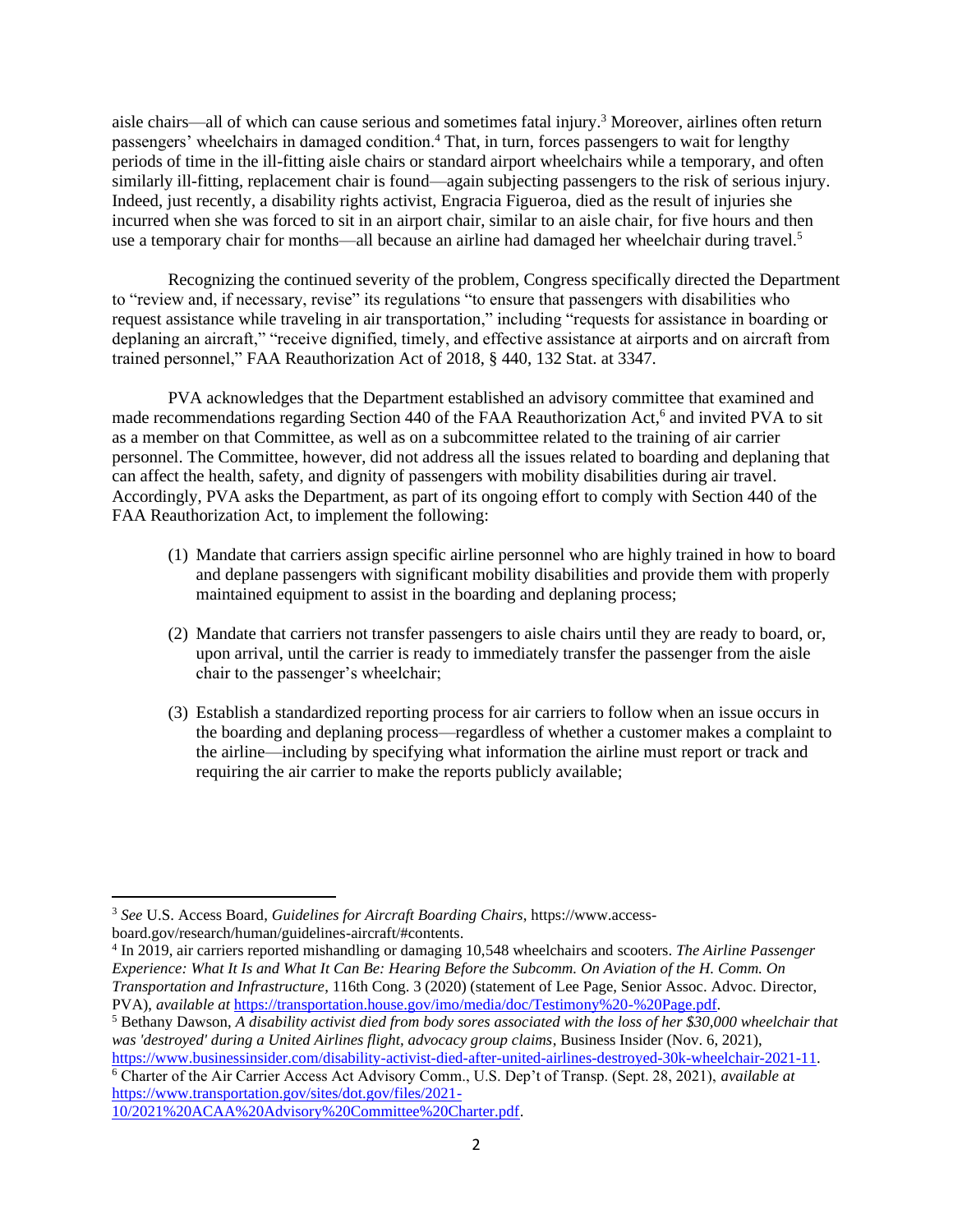- (4) Establish a timeline for air carriers to adhere to when replacing a wheelchair or other assistive device or providing compensation for the damage of such, as well as requiring air carriers to provide adequate interim accommodations; and
- (5) Clarify that Department regulations require airlines to return all wheelchairs and other assistive devices in the condition in which they were received.

### **STATEMENT OF INTEREST**

Paralyzed Veterans of America is a congressionally chartered veterans service organization founded in 1946. PVA is dedicated to helping veterans who have spinal cord injuries and disorders secure quality healthcare, earned benefits, and civil rights. PVA has long advocated for accessible air travel.

Many of PVA's members have experienced difficulties during the boarding and deplaning process. For example, in January 2019, a PVA member was improperly transferred from his personal wheelchair into an aisle chair by an inadequately trained airline employee. The employee dropped the member and fractured his tailbone, leading to a life-threatening infection that hospitalized him for months.<sup>7</sup> After leaving the hospital, the member tried to take action against the airline, but was told that he had waited too long to file his complaint.<sup>8</sup>

In October 2019, a PVA member was hand-carried off of an airplane. Although there was no emergency requiring it, she was informed that allowing individuals to carry her off was the only way for her to deplane. She reluctantly agreed even though she expressed her discomfort with the process.<sup>9</sup> While she was being carried from the aircraft, she was afraid that they would drop her and could feel the struggle of those attempting to assist her.

In December 2019, a PVA employee was put into an aisle chair that did not accommodate his needs. The footrest was too small and his feet kept falling off the aisle chair as he was being brought into and out of the airplane. Moreover, the seat straps were not sufficient to keep him in a secure seated position. As a result, his hip and lower backside hit every armrest all the way back to his assigned seat. At his seat, the personnel tried to lift him up over the fixed armrest and into his seat but they were not strong enough. This resulted in his being dropped onto the armrest as he slid into the seat.<sup>10</sup>

And in March 2018, a PVA member was dropped when airline personnel were not paying attention while transferring him from the aisle chair to his wheelchair. Thankfully, he was not injured and needed no medical care.

Other stories abound.<sup>11</sup> PVA thus has a keen interest in the Department regulating the boarding and deplaning process in the manner herein presented.

<sup>7</sup> PVA, *Air travel inhumane and dangerous for many people with disabilities 35 years after law mandated accessibility* (Nov. 17, 2021), [https://pva.org/news-and-media-center/recent-news/air-travel-inhumane-35-years](https://pva.org/news-and-media-center/recent-news/air-travel-inhumane-35-years-after-acaa/)[after-acaa/.](https://pva.org/news-and-media-center/recent-news/air-travel-inhumane-35-years-after-acaa/)

<sup>8</sup> Joseph Shapiro & Allison Mollenkamp, *Despite calls to improve, air travel is still a nightmare for many with disabilities*, NPR (Nov. 9, 2021)[, https://www.npr.org/2021/11/09/1049814332/despite-calls-to-improve-air-travel](https://www.npr.org/2021/11/09/1049814332/despite-calls-to-improve-air-travel-is-still-a-nightmare-for-many-with-disabilit)[is-still-a-nightmare-for-many-with-disabilit.](https://www.npr.org/2021/11/09/1049814332/despite-calls-to-improve-air-travel-is-still-a-nightmare-for-many-with-disabilit)

<sup>9</sup> *The Airline Passenger Experience*, *supra* n. [4](#page-1-0) at 3.  $10 \, Id.$ 

<sup>11</sup> PVA, *Share you Story*,<https://air-access.org/> (last accessed Feb. 11, 2022); PVA, *An Inside Look at Air Travel for People Who Use Wheelchairs*, YouTube (Oct. 6, 2021)[, https://youtu.be/-zWa4D-a5cU.](https://youtu.be/-zWa4D-a5cU)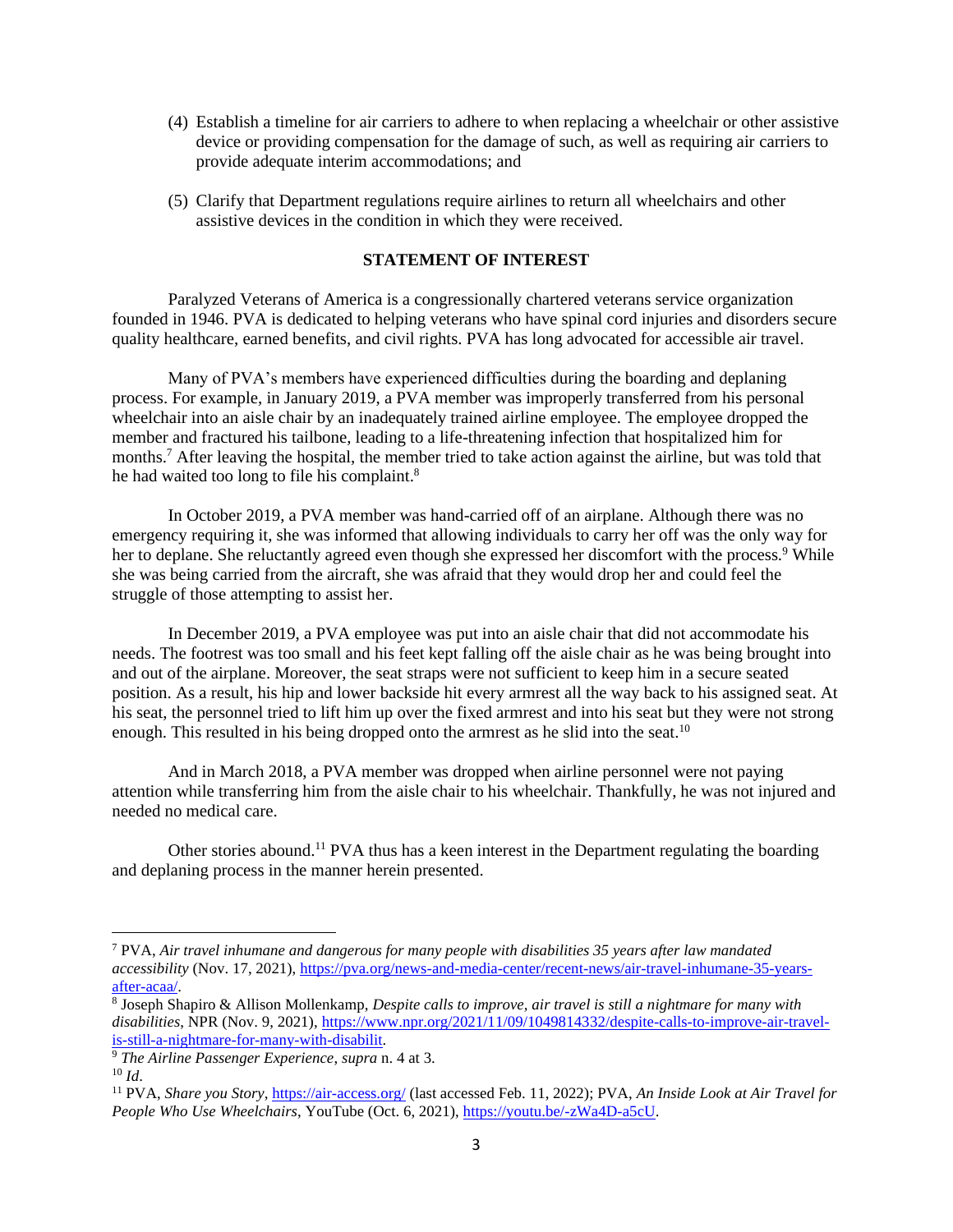#### **REQUESTS**

In accordance with its general rulemaking authority, in addition to the specific direction by Congress in the FAA Reauthorization Act that the Department "review, and if necessary, revise" its regulations regarding, among other things, "requests for assistance in boarding or deplaning an aircraft," PVA makes the following requests:

### **A. Passengers should be assisted by only certain highly trained airline personnel with proper equipment.**

The Department should mandate that carriers assign specific, specially trained airline personnel to assist passengers who must use an aisle chair in the boarding and deplaning process. These personnel must receive specialized, hands on training in how to safely assist passengers with significant mobility impairments and the use of all boarding and deplaning equipment. Furthermore, airlines must equip these teams with transfer kits that include slings, slide boards, and other devices to assist passengers with disabilities as well as ensuring that they have access to well-maintained aisle chairs and other boarding and deplaning devices.

Without such a mandate, passengers with significant disabilities are often being physically lifted from their chair to an aisle chair by personnel with improper training in how to do this safely. The result is that passengers are dropped, contorted, bumped, or otherwise mishandled—all causing potentially serious injuries. As David Zurfluh, Immediate Past President of PVA, has explained: "It is unconscionable to think that someone with a spinal cord injury or disorder should be assisted in multiple transfers to board and subsequently deplane an aircraft without having been properly educated about how to assist them."<sup>12</sup> The Department must act to stop this practice.

### **B. Passengers should not be moved until the airline is ready to transfer them out of the aisle chair.**

The Department currently prohibits air carriers from leaving a passenger unattended in an aisle chair for longer than thirty minutes. 14 C.F.R. § 382.103. But *any* time in an aisle chair puts passengers at risk of injury, given how small, ill-fitting, and non-ergonomic the aisle chairs are. Moreover, using an aisle chair often leaves passengers feeling dehumanized and trapped since they are strapped to the device and unable to propel it independently.

The Department should therefore require an air carrier not transfer a passenger into an aisle chair until it is ready to seat the passenger (boarding) or transfer the passenger back into their personal wheelchair (deplaning), unless that passenger specifically requests to be transferred at an earlier time.

### **C. Airline carriers should implement consistent incident reporting practices to be accountable to passengers.**

At present, airlines are not required under the ACAA to maintain records about issues that arise during the boarding and deplaning process. Accordingly, passengers with disabilities are often unable to seek recompense—as the complaint process boils down to a he said/she said exchange. Congress has specifically asked the Department to provide "descriptions of protections and responsibilities … related to … the right of passengers with disabilities … to file a complaint with a covered air carrier."<sup>13</sup>

<sup>12</sup> *Implementation of the FAA Reauthorization Act of 2018*, *supra* n. 2 at 4.

<sup>13</sup> FAA Reauthorization Act of 2018, § 434, 132 Stat. at 3343.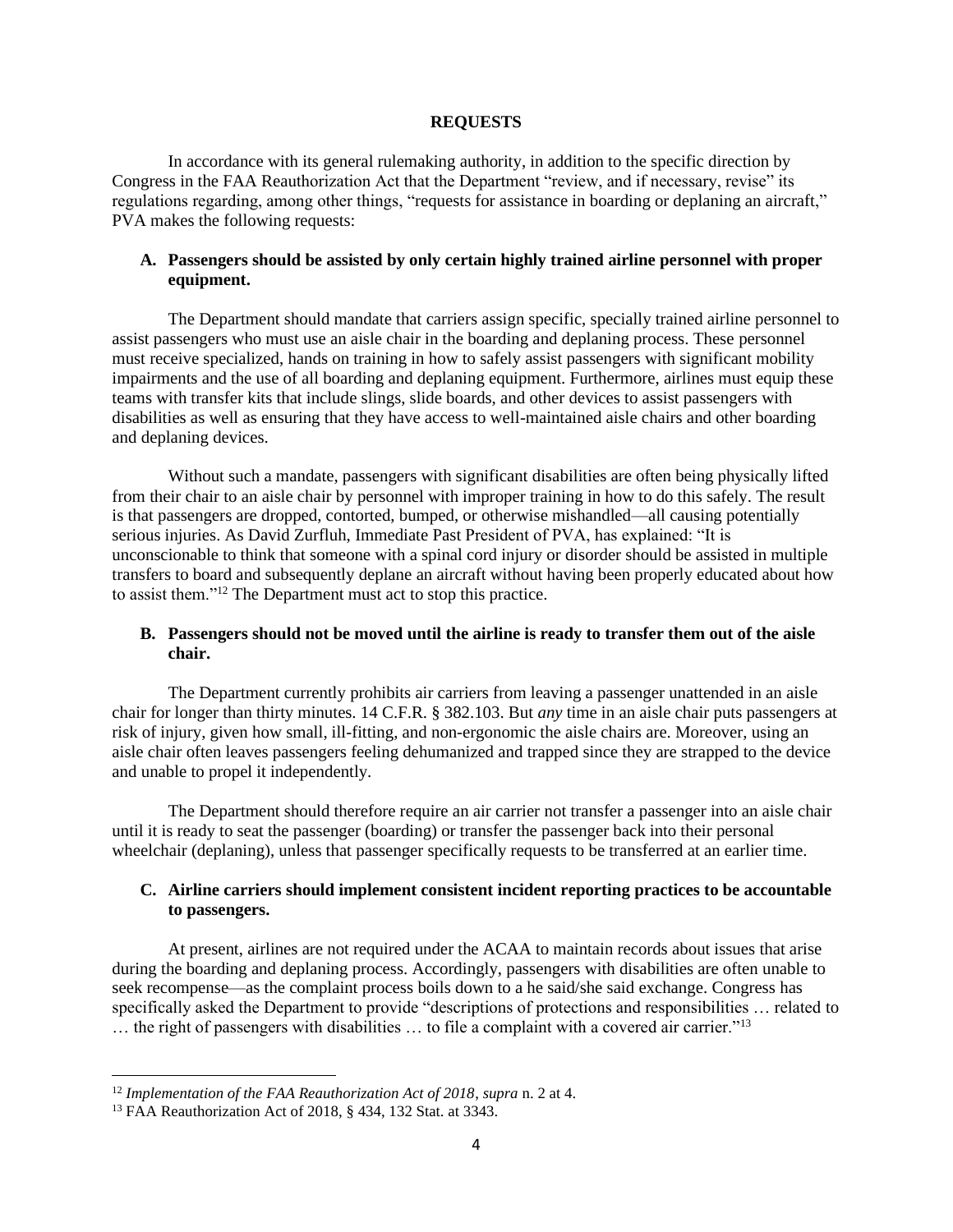In accordance with that mandate, and to better hold airlines accountable, the Department should implement standardized reporting practices for all airline carriers to document and track the number of incidents that occur and to allow passengers to seek recourse, including by specifying what information an air carrier must document. It should further require those reports to be made publicly available.

#### **D. The Department should mandate a timeline and process for airlines to abide by after damaging or losing a passenger's wheelchair or other assistive device.**

Airlines report damaging approximately 1.5% of the wheelchairs and scooters they transport in a given year.<sup>14</sup> And although airlines are required to compensate passengers with disabilities for damaging such devices and/or replace them, there is currently no required timeline for doing so. As a result, passengers with disabilities often have to wait months to have their damaged wheelchair repaired or to receive a new chair—spending that time in a broken or temporary, ill-fitting chair that can cause serious injury or death. Indeed, that is what happened to Ms. Figueroa, the disability rights activist who died after an air carrier damaged her personal wheelchair—she was forced to spend months in a temporary wheelchair while waiting for the airline to replace the \$30,000 wheelchair that it had damaged.<sup>15</sup>

The Department should mandate that airlines provide compensation for, or a replacement of, a damaged or lost wheelchair or other assistive device within a certain time frame. It should also mandate that airlines provide adequate interim accommodations to passengers with disabilities while they wait for a new wheelchair. And it should mandate that airlines have a protocol in place for what to do when a wheelchair is mishandled to ensure the safety of the passenger.

### **E. Airlines should be required to return all wheelchairs and other assistive devices in the condition they were received.**

Department regulations state that an air carrier "must return wheelchairs, other mobility aids, and other assistive devices to the passenger in the condition in which [it was] received." 14 C.F.R. 382.129(b). The title of that regulation, however, refers to wheelchairs and other assistive devices that have been disassembled for stowage on the plane. *See id.* In light of air carrier responses to incidents, we are concerned that the duty of the air carrier with regard to a passenger's wheelchair or other mobility device is not sufficiently clear.

Any reading of the regulation requiring only disassembled wheelchairs to be returned in the manner received would thwart the purpose of the ACAA: allowing air carriers to return wheelchairs and other assistive devices—what have been described as passengers' "legs"<sup>16</sup>—in worse or damaged condition, so long as they had not disassembled for stowage on the plane. The Department should, therefore, issue interpretive guidance and/or engage in additional rulemaking to make clear that 14 C.F.R. § 382.129(b) requires that air carriers return *any* wheelchair or other assistive device in the condition it was received.

#### **CONCLUSION**

The current state of air travel poses significant difficulties and risks for passengers with disabilities. As Congress mandated, the Department must review and revise its regulations concerning the boarding and deplaning process.

<sup>14</sup> *The Airline Passenger Experience*, *supra* n. 4 at 4.

<sup>15</sup> Dawson, *supra* n. 5.

<sup>16</sup> Dawson, *supra* n. 5.